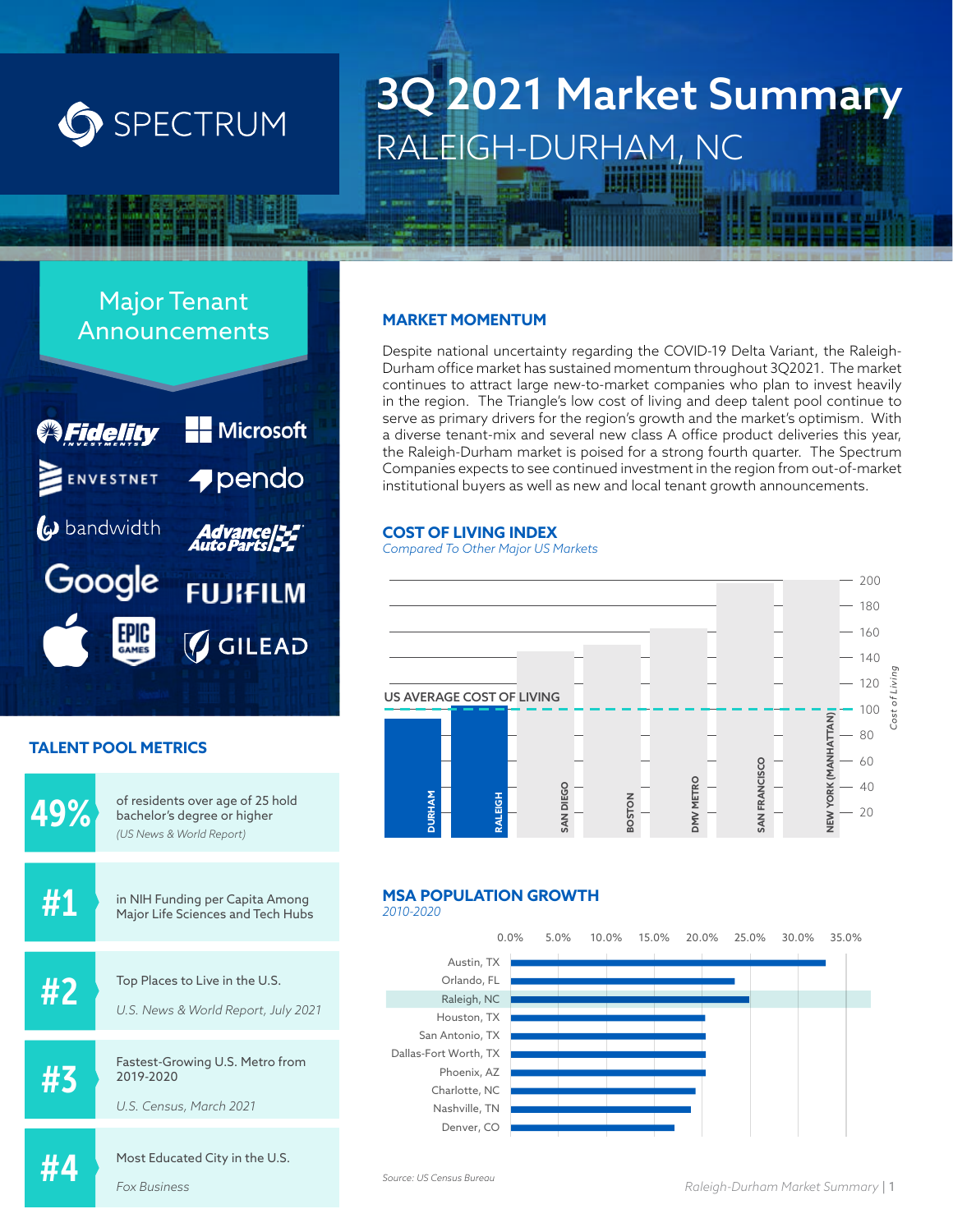### FAST FACTS

## **97.5M SF**

Q3 2021 Market Inventory

**2.3M SF**

Under Construction

**\$31.71**

Class A Avg Asking Rate

**\$24.68**

Class B Avg Asking Rate

**-369,963 SF**

3Q21 Net Absorption

**9.6%**

Market Vacancy Rate

*Sources: U.S. Census Bureau, CoStar*

### **LEASING ACTIVITY**

Leasing activity remained healthy throughout 3Q2021 as companies implemented return-to-office plans and many rolled out hybrid work models. New lease transaction and expansion activity was largely driven by the STEM sector, while notable mid-sized local and regional professional services firms also committed to long-term lease arrangements.

The Spectrum Companies recognizes a trending flight to quality as demand increases for Class A product. Efficient floor plates, updated common areas, and indoor/outdoor amenity spaces are increasingly demanded as management teams look to incentivize employees to return to in-person work. Many building owners have responded to these demands with planned improvements in exchange for elevated rental rates. We expect rental rates to continue to trend upward on average across most submarkets in the region.

#### **DIRECT ASKING RATES | RALEIGH MSA**



#### **MARKET ABSORPTION + VACANCY | RALEIGH MSA** *Historical Average*



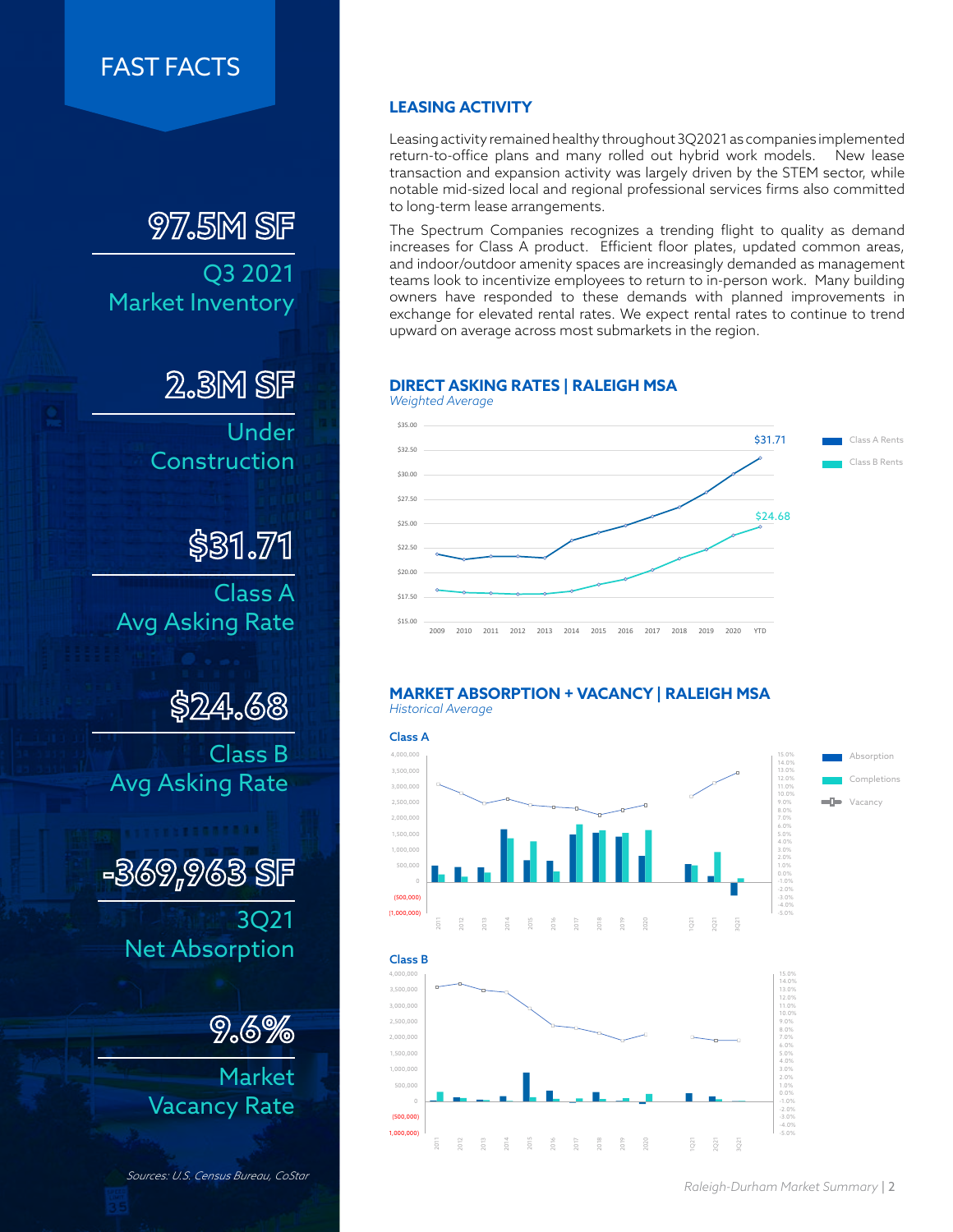## 3Q21 OFFICE MARKET **INVENTORY**

| ID | <b>SUBMARKET</b>                | <b>BUILDINGS</b> | <b>EXISTING</b><br><b>SF</b> | <b>SF UNDER</b><br><b>CONSTRUCTION</b> | <b>VACANT</b><br><b>SF</b> | <b>2021 NET</b><br><b>ABSORPTION</b> | 3Q21<br><b>ABSORPTION</b> | <b>AVERAGE</b><br><b>VACANCY</b> | <b>AVERAGE</b><br><b>GROSS</b><br><b>ASKING</b><br><b>RENTS</b> |
|----|---------------------------------|------------------|------------------------------|----------------------------------------|----------------------------|--------------------------------------|---------------------------|----------------------------------|-----------------------------------------------------------------|
|    | Cary                            | 273              | 13,194,514                   | 338,594                                | 1,304,098                  | (196, 586)                           | (116, 479)                | 9.9%                             | \$29.01                                                         |
| 2  | Downtown Durham                 | 101              | 6,349,984                    | 240,741                                | 637,753                    | (142,093)                            | (130, 057)                | 10.0%                            | \$34.63                                                         |
| 3  | Downtown Raleigh                | 93               | 8,233,055                    | 292,543                                | 839,824                    | (172, 929)                           | (85,700)                  | 10.2%                            | \$34.90                                                         |
| 4  | East Raleigh                    | 44               | 2,100,056                    | 16,000                                 | 55,504                     | 19,138                               | (6, 122)                  | 2.6%                             | \$26.81                                                         |
| 5  | <b>North Durham</b>             | 62               | 2,068,820                    | 12,500                                 | 252,834                    | (4,630)                              | 992                       | 12.2%                            | \$17.95                                                         |
| 6  | Northeast Wake Co.              | 28               | 816,410                      | $\Omega$                               | 39,146                     | (26, 049)                            | (21,663)                  | 4.8%                             | \$22.42                                                         |
|    | Orange Co.                      | 122              | 3,967,358                    | 51,281                                 | 552,660                    | (103, 209)                           | 17,411                    | 13.9%                            | \$28.47                                                         |
| 8  | RTP/RDU                         | 262              | 23,450,005                   | 328,000                                | 2,189,845                  | 1,092,938                            | 29,905                    | 9.3%                             | \$26.06                                                         |
| 9  | <b>Six Forks/Falls of Neuse</b> | 257              | 10,022,219                   | 439,800                                | 810,030                    | (47, 330)                            | (94, 886)                 | 8.1%                             | \$25.59                                                         |
| 10 | <b>South Durham</b>             | 148              | 5,635,999                    | 111,871                                | 608,801                    | (111, 913)                           | 6,476                     | 10.8%                            | \$27.22                                                         |
| 11 | Southeast Wake Co.              | 50               | 1,548,061                    | $\Omega$                               | 43,152                     | (11, 725)                            | (16, 422)                 | 2.8%                             | \$15.30                                                         |
| 12 | Southwest Wake Co.              | 58               | 1,219,864                    | 74,538                                 | 84,272                     | 28,944                               | 3,336                     | 6.9%                             | \$26.83                                                         |
| 13 | US 1/Capital Blvd.              | 100              | 3,356,441                    | 221,464                                | 226,926                    | 81,778                               | 85,578                    | 6.8%                             | \$22.85                                                         |
| 14 | Glenwood                        | 122              | 4,126,003                    | 0                                      | 395,721                    | 125,618                              | (7,622)                   | 9.6%                             | \$28.08                                                         |
| 15 | <b>West Raleigh</b>             | 221              | 11,445,341                   | 217,307                                | 1,279,805                  | 160,275                              | (27, 710)                 | 11.2%                            | \$31.21                                                         |
|    | <b>Total</b>                    | 1,941            | 97,534,130                   | 2,344,639                              | 9,320,371                  | 692,227                              | (362, 963)                | 9.6%                             | \$28.11                                                         |